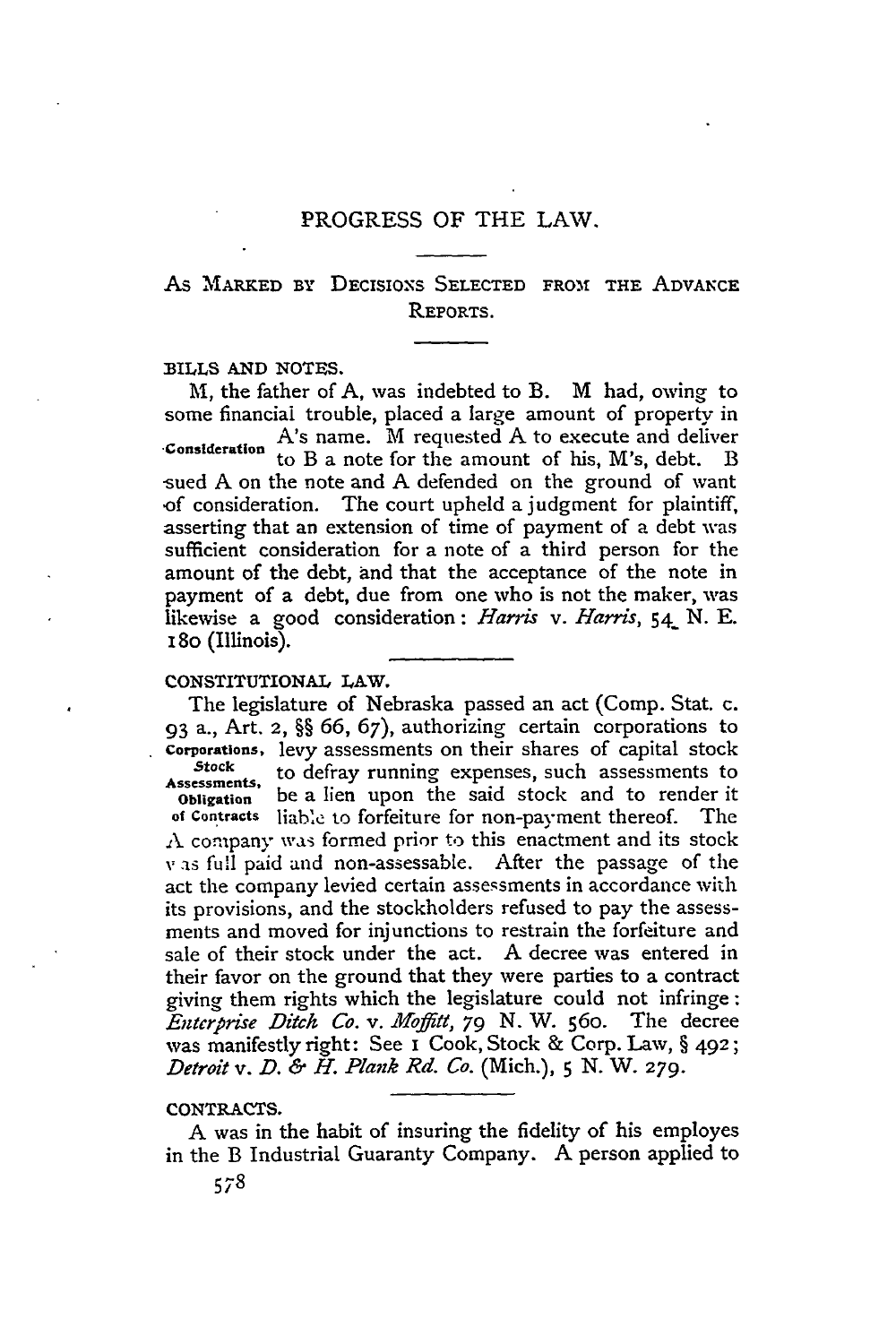CONTRACTS (Continued).

A for employment and **A** then sent to the B **corn-**Construction pany an application for insurance against loss by reason of the employment. The B company sent A a.contract in which was set forth that in consideration of a certain sum it guaranteed the fidelity of the employe to the extent of  $$500$ , a bond to that effect to be issued and this paper to stand in place of the bond until the same should be issued. Across the face of this was written, "subject to result of investigation." In a suit **by A** against B, on the alleged contract of guaranty, B contended that it was not a contract, but that the words written across its face made it a mere proposal on the part of the company to make a contract if the investigations proved satisfactory. The court held it would have no meaning unless it amounted to a binding acceptance, since it could not operate as a proposal, **A** having - made the proposal for a contract. It was said that the words written across the face of the instrument must be taken to mean that the B company reserved the right to rescind the contract in case the investigations proved the risk undesirable.

### **CORPORATIONS.**

Decisions are rapidly being added **by** the courts to the list of cases dealing with the rights of a minority stockholder to **Minority** interfere **by** injunction with the expressed will of

Stockholder, the majority in a matter pertaining to the business<br>Sale of management of the comparation. In *Philips ...* **Sale of** management of the corporation. In *Phili's v.* **B,,iness** *Providence Steam Engine Co.,* 43 Atl. 598, the

Business *Providence Steam Engine Co.*, 43 Atl. 598, the Supreme Court of Rhode Island has followed the principle recognized by it in *Hodges v. Screw Co., .I* R. 1. **312,** to the effect that where a sale of the corporation's business is necessary because no longer profitable, a private sale agreed to by a majority of the stockholders will not be enjoined at the suit of the minority stockholder because he considers the price inadequate, where there is no claim of unfairness, oppression or fraud. These cases recognize the principle that within the scope of its chartered authority the corporate will, as expressed by the vote of the majority, is supreme. The question of whether the business is profitable **or** not is clearly one of business policy and rests solely with the stockholders. The court cites in support of its decision also the case of *Treadwell v. Manufacturing Co., 7* Gray, **393.** In that case a majority of the stockholders voted to sell the corporate assets and franchises to another corporation and to distribute to the stockholders of the retiring corporation stock of the corpora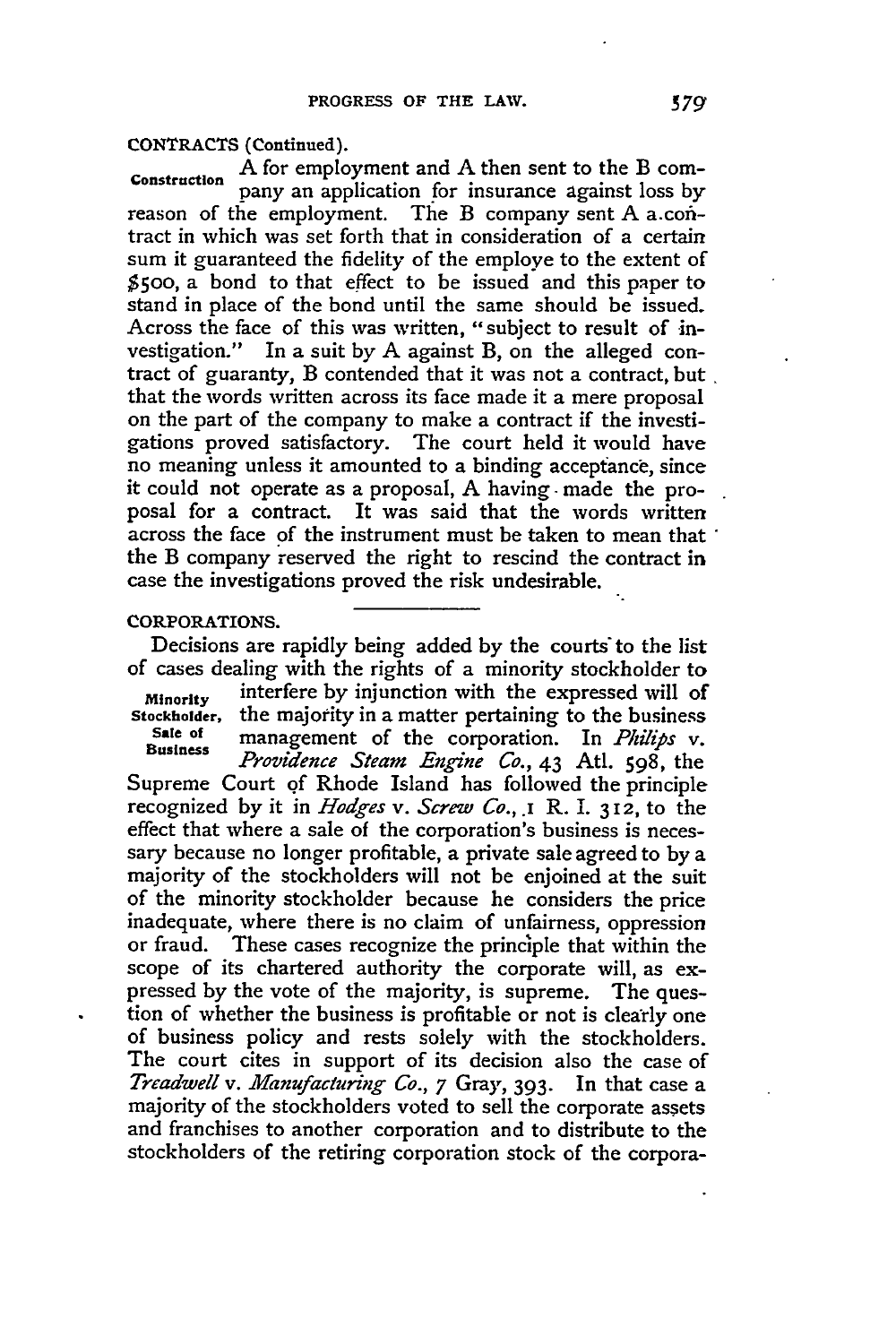CORPORATIONS **i** Continued).

tion purchaser in payment for their shares in the old company. The court refused to interfere at the instance of a minority stockholder who was dissatisfied with the arrangement. This case, while a sufficient authority for the decision in the principal case, seems to go rather too far, as it involves not only the question of business policy, whether the corporation should be dissolved or sold as being no longer profitable, but also sanctions the right of the majority to launch a dissenting stockholder into a new and different business from that which he contracted to enter when he purchased his **.5t.o::.** The principal case is, however, clearly sound: See *Lauman v. Railroad Co.,* **30** Pa. **42;** *Sewell v. Beach Co.,* **50** *N.* J. Eq. **717.**

*Burden v. Burden,* 54 N. E. 17 (New York), holds that a by-law passed by the trustees of a corporation will not be set Minority aside on the suit of a minority stockholder, on Stockholder the ground that its provisions are unreasonable the ground that its provisions are unreasonable and in excess of the powers of the trustees, so long as the trustees act within their charter powers..

Plaintiff and defendant, partners, being unable to agree in the management of their business, formed a corporation, it Promotors' being expressly agreed that defendant, who was manager of the business, should have a controling interest. A promotors' agreement was executed, providing that defendant was "to take, own, and hold" iooo shares, plaintiff 998 shares, and a third person the remaining two shares; the profits to be equally divided between plaintiff and defendant. The agreement also provided that defendant, "if he shall at any time sell or assign 998 shares of his said stock, then, and in such case, he will, without any consideration for the same, transfer the other two shares of his said stock" to plaintiff. Held, that the last provision did not prevent defendant from selling portions of his stock less than 998 shares, without transferring the two shares to plaintiff: *Burden v. Burden,* 54 N. E. *17* (New York).

### CRIMINAL LAW.

The Supreme Court of Minnesota has been recently called upon to distinguish between a bailment and a sale, in order to

Larceny, determine the validity of an indictment for grand Bailment **or** larceny. In *State v. Barry, 79* N. W. 656, it ap- **Sale** peared that wheat was deposited with the defendant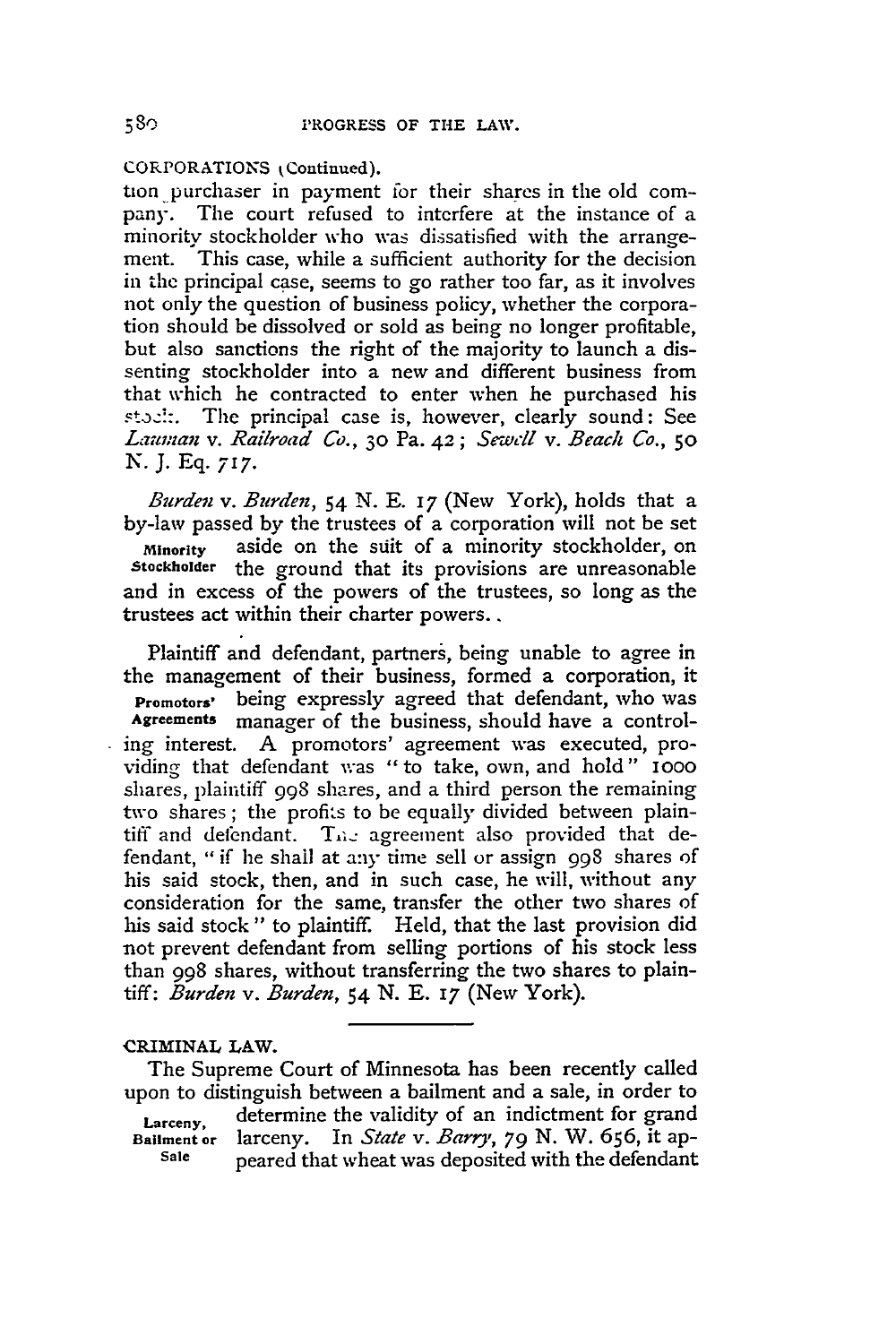## CRIMINAL **LAW (Continued).**

who gave a receipt for the same containing this clause: "Which amount, and the sum calculated by grade, will be delivered to the owner of this receipt or his order." The receipt also provided that the grain was insured for the benefit of the owner, and that the latter should pay a certain rate of storage. The defendant sold and shipped the wheat, and upon demand for the sum or an equivalent amount of grain was unable to furnish the same. He was indicted for larceny and contended that the transaction amounted to a sale. He relied upon the case, *State v. Rieger*, 59 Minn. **151.** That case was distinguished by the court on the ground that the receipt there contained an option to the warehouse man to pay the bearer thereof the market price in money, less elevator charges, or to deliver the requisite quantity of the grain, and conviction was sustained.

# **DAMAGES.**

The Supreme Court of New Hampshire, in the case of *Friel. v. Plumer,* 43 Atl. 618, has decided that a debtor may recover

**Injury** to damages for mental suffering occasioned by his Property, creditor's malicious attachment of his exempt<br>Mental household furniture. The question whether a<br>Suffering

**Suffering** person may recover for mental suffering caused by malicious injury to his property, has been a mooted one. The same court, in *Kimball v. Holmes*, 60 N. H. 163, has held, that for an injury to a pet animal of a plaintiff, there may be a recovery for the mental suffering occasioned by reason of the attachment borne for the animal. The case was put on the ground that such mental suffering was the natural and proximate result of such an injury. The court in the present case very properly says, that there can be no distinction between the cases on the basis of any supposed difference between animate and inanimate objects, the question being simply one of proximate result.

In most jurisdictions practically the same result is reached through the doctrine of exemplary damages, which doctrine is not recognized in New Hampshire. See *Fay v. Parker, 53* **N.** H. **342;** *Bixby v. Dunlap,* 56 **N.** H. 456. A somewhat -similar case was decided similarly in Massachusetts: *Meagher v. Driscoll, 99* Mass. **281.** The doctrine of exemplary damages does not prevail in Massachusetts **:** *Smith v. Holcomb, 99* Mass. **552.** In states where the doctrine of exemplary damages is recognized, mental suffering is said not to be a subject for compensation when it results from an injury to property: *Smitl v. Grant,* **56** Me. **255.**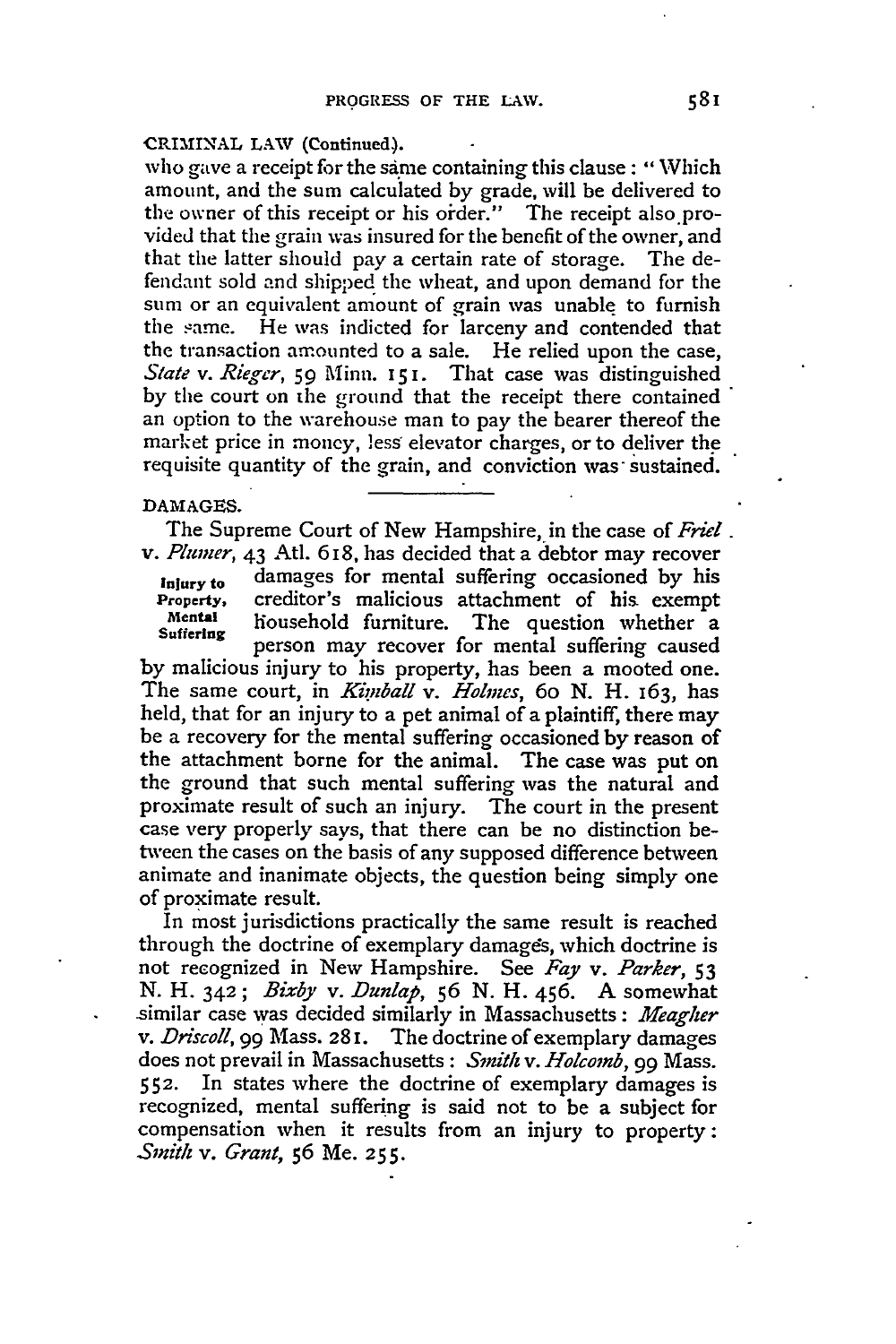### **DAMAGES** (Continued).

In the same connection we may note the case of *Deyo v. Clouglz,* 43 Atl. **653,** in which the New Jersey Supreme Court Libel, says, "The question of punitive damages is not **Wounded** raised. The libel was gross and the jury were **Feelings** properly told that they could give compensation for the wounded feelings of the libeled plaintiff." It is hard to see any distinction between the kind of mental suffering here compensated, and the sort occasioned by an injury to a plaintiff's property, for which so many courts refuse a recovery.

#### EVIDENCE.

In *Pcople v. Rice, 54* **N.** E. 48, the Court of Appeals of New York holds that the fact that a witness has pursued for an

**Witness,** indefinite time a study of medicine and of nervous diseases, in connection therewith, that he is a manufacturer of medicines, and the publisher of medical books, and the author of one, the subject of which does not appear, does not qualify him to testify as an expert on insanity; though the court is careful to say that if he be in reality an expert on any subject coming within the domain of medicine, he is entitled to testify as such, though he be not licensed to practice medicine.

In *Johnson v. Opfer, 79* **N.** W. 547 (Nebraska), each party to a suit upon a promissory note testified of one, and only Witness, one conversation in regard to the matter in issue **Competency** -the execution of the note. They differed, however, as to the time and place of the conversation. The one gave testimony of admissions made by the other; the latter offered to show what he said at the time and place when and where he claimed to have talked with the former concerning the issuable matter. The rejection of this offer was properly held error. See *Nesbit v. Stringer,* 2 Duer, 26.

### **HUSBAND AND WIFE.**

A lived apart from B, his wife. Some years before his death he put all his personal property in trust for and in the **Fraudulent** names of relatives and friends, and also made a **Deed,** deed of all his real estate, whose value was less **Interest of Widow in** than \$5000, without consideration, reserving **Husband's** therein to himself during his life the use and **Land** income of the land, with power to sell or mortgage and dispose of the proceeds as he might choose. A

died intestate and without issue. By the Massachusetts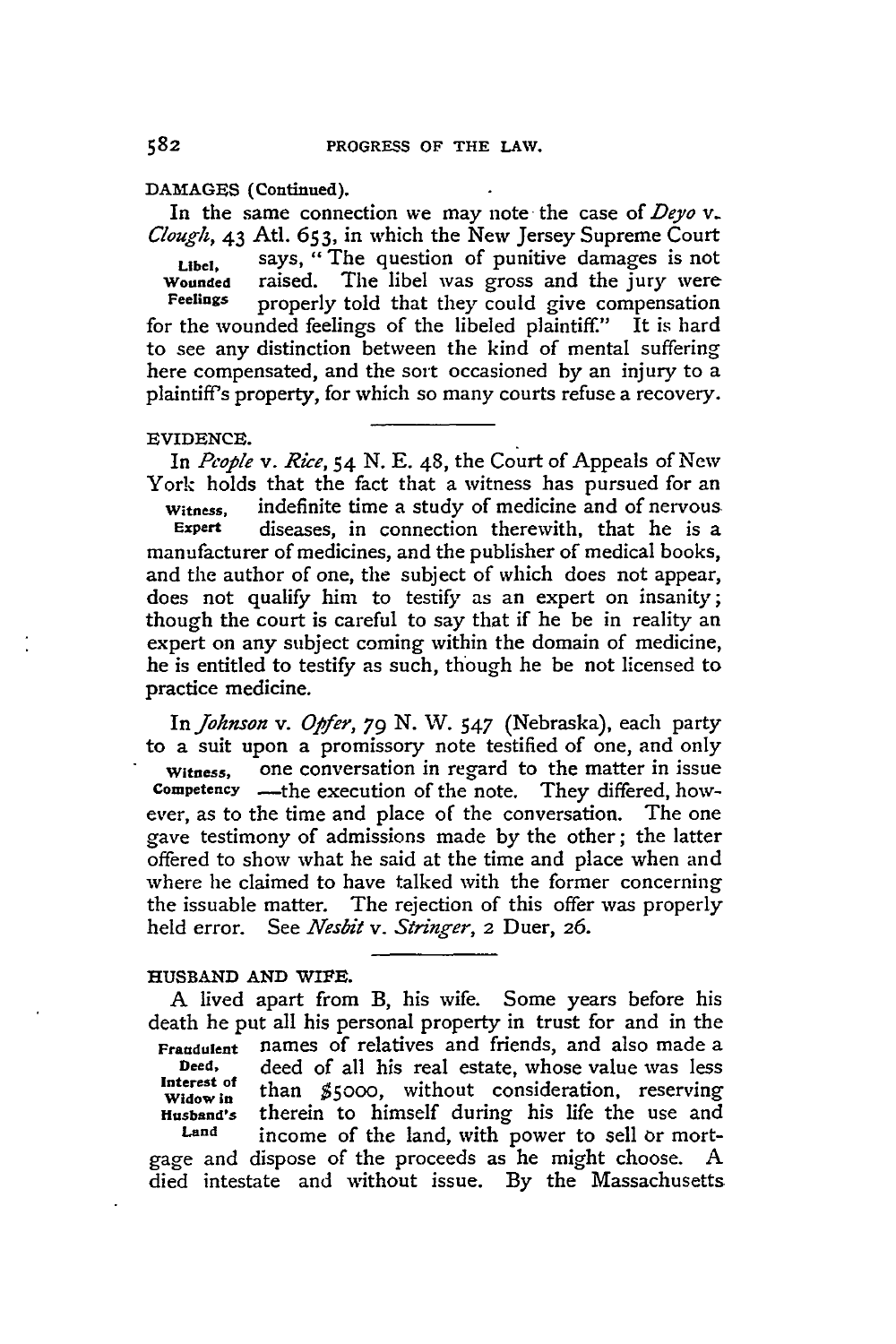### **HUSBAND AND** WIFE (Continued).

statutes the widow of such a decedent may take one-half of the lands for life, and is entitled to take his real estate absolutely, not exceeding **\$5000.** In a bill to set aside the conveyance, a decree was entered for the plaintiff on the ground that it was a fraud on the wife's rights: *Brownell v. Briggs,* 54 N. E. **251** (Massachusetts). The same court has held void the deed of a husband made to prevent his wife from recovering alimony: *Chase v. Chase,* 105 Mass. 385; and has allowed a wife to recover lands, which her husband had procured, to be sold upon mortgage, in order to evade his liabilities to his wife and to deprive her of her dower: *Gibson v. Hutchinson,* **120** Mass. **27.**

### **INSURANCE.**

In the case of *Rustin v. Standard Life and Accident Co.,* 79 N. W. 702 (Nebraska), it appeared that the plaintiff, the

**Accident** holder of an accident policy issued by the de-**Insurance,** fendant company which exempted the company **Over-** from liability for any accident caused **by** ' volun-Exertion tary over-exertion;" in the performance of his

duties and while attending to his work, had attempted to lift a heavy weight, and in so doing had incurred the injury for which he sought to recover under the policy. He testified that he did not estimate that the weight was too heavy for him to lift and that he had been accustomed to lifting heavier weights. It was held that he was entitled to recover, as his right to indemnity was not lost because the injury resulted from over-exertion, unless the over-exertion was conscious and intentional. This ruling is in accordance with the authorities: *Indemni4y Co. v Dorgan, 7* **C. C. A.** 581 ; *Johnson v. Accident Co.* (Mich.), **72** N. W: **I 115.**

### LIBEL.

Oh reargument, the Supreme Court of Minnesota has reve:sed its decision in *McDermott v. Union Credit Co.*, reported **What** 78 **N. W.** '967. See *79* **N.** W. 673. The court Constitutes, held in its former opinion that the designation of **Commercial Agency** a merchant by the word "slow" in a commercial **Reports** agency catalogue to indicate to its patrons that the person in question did not liquidate his debts with promptitude. amounted to a libel.

The court says in its opinion on the r.argument: **-** Thus considered, it by clear implication asserts that the plaintiff does pay all his bills and that lie does this without being pushed,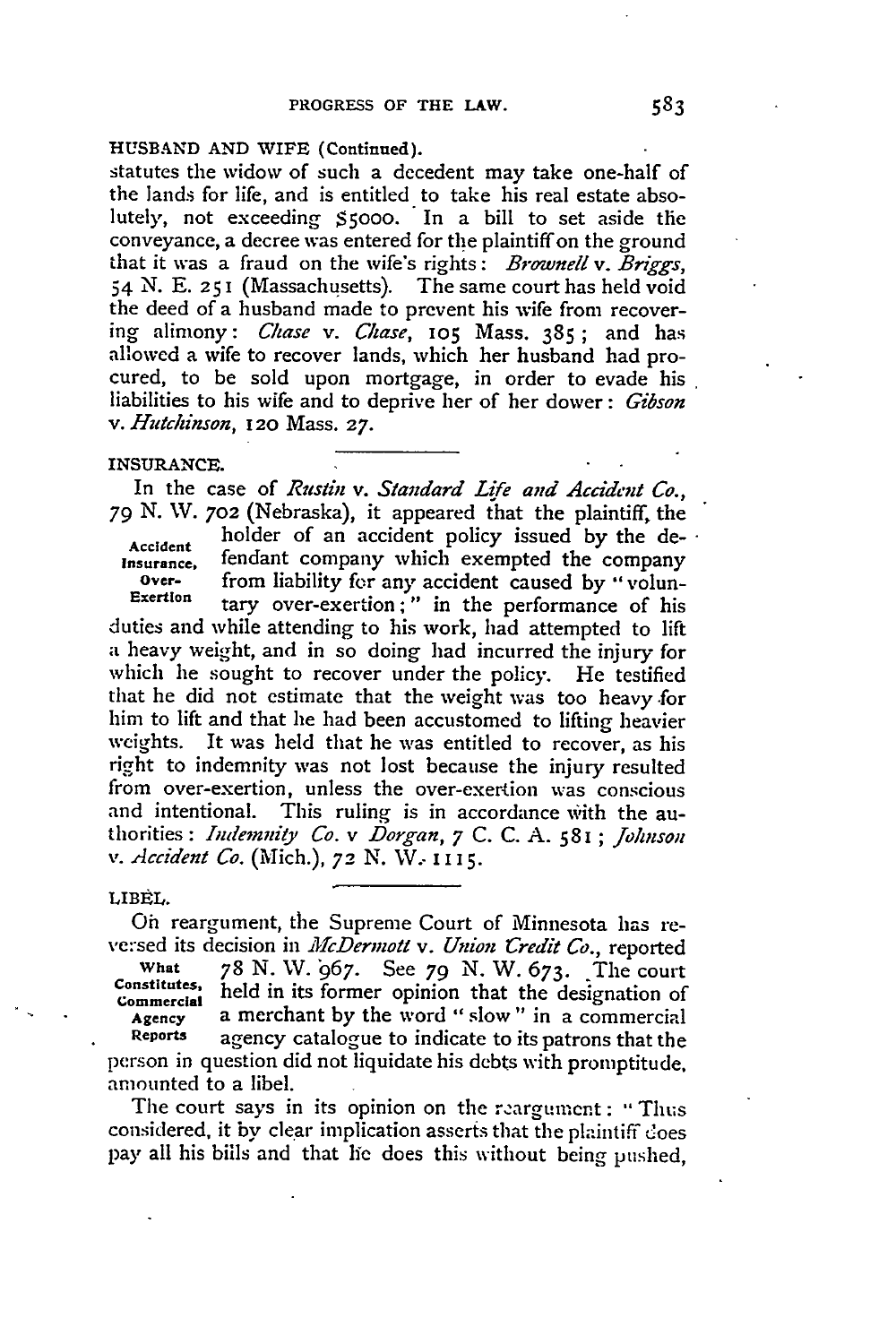LIBEL (Continued).

and without the necessity of leaving the claim in the hands of some one for collection or taking judgment against him, and that he does not refuse payment of his bills or break his promises to pay; neither does he let his note, when he gives one, go to protest, nor is his credit not recommended; but, on the other hand, he does not pay promptly weekly or monthly, or always on demand. Our final conclusion is that, thus considered, there is nothing in the word ' slow' that does *per se* injure a man's credit or his reputation for integrity and honesty or affect his standing in the community in the esteem and respect of his neighbors." It would seem that this is rather an ingenious explanation of a rather obvious terminology. The decision was dissented from by two judges. What, perhaps, influenced the decision as much as anything was the fact mentioned by the court that an opposite conclusion would open the door to a mass of profitless litigation.

### **MORTGAGES.**

**A** mortgage was executed under agreement that it should be subject to a prior mortgage executed to a third person.

Priority. The prior mortgage was subsequently released **Release of** and a new one substituted for the same indebted-<br>First ness. The subsequent mortgage thereupon First ness. The subsequent mortgagee thereupon<br>Mortgage claimed that his mortgage was thereby given priority. It appeared that the junior mortgagee was not -misled or deceived, and parted with nothing on the faith of the release of the mortgage, and the senior mortgagee agreed to a change in this security only on condition that his priority should not be affected. Held, that the junior mortgagee did not gain a priority by the transaction: *Roberts v. Doan,* 54 N. E. **207** (Illinois).

#### PLEADING.

The Supreme Court of Nebraska, in *Chicago, R. I. & P. Ry. Co. v. Young, 79* N. W. **557,** has followed the rule laid **Death by** down by it in *Railroad Co. v. VanBuskirk, 78* **WrongfulAct, N.** W. **514,** and *Railroad Co. v. Bond, 78* **N.** W. **Averment of** 7 *10,* to the effect that in a suit by an administrator **Datmage** in behalf of the widow and children of one killed

**by** the wrongful act of another, it is a sufficient averment of damage for the declaration to set out the relationship of the parties, as a presumption of damage arises therefrom: This rule is contrary to the general trend of authority in this country: *Regfan v. Ry. Co.,* 51 Wis. 599. In *Hurst v. Ry. Co.,.*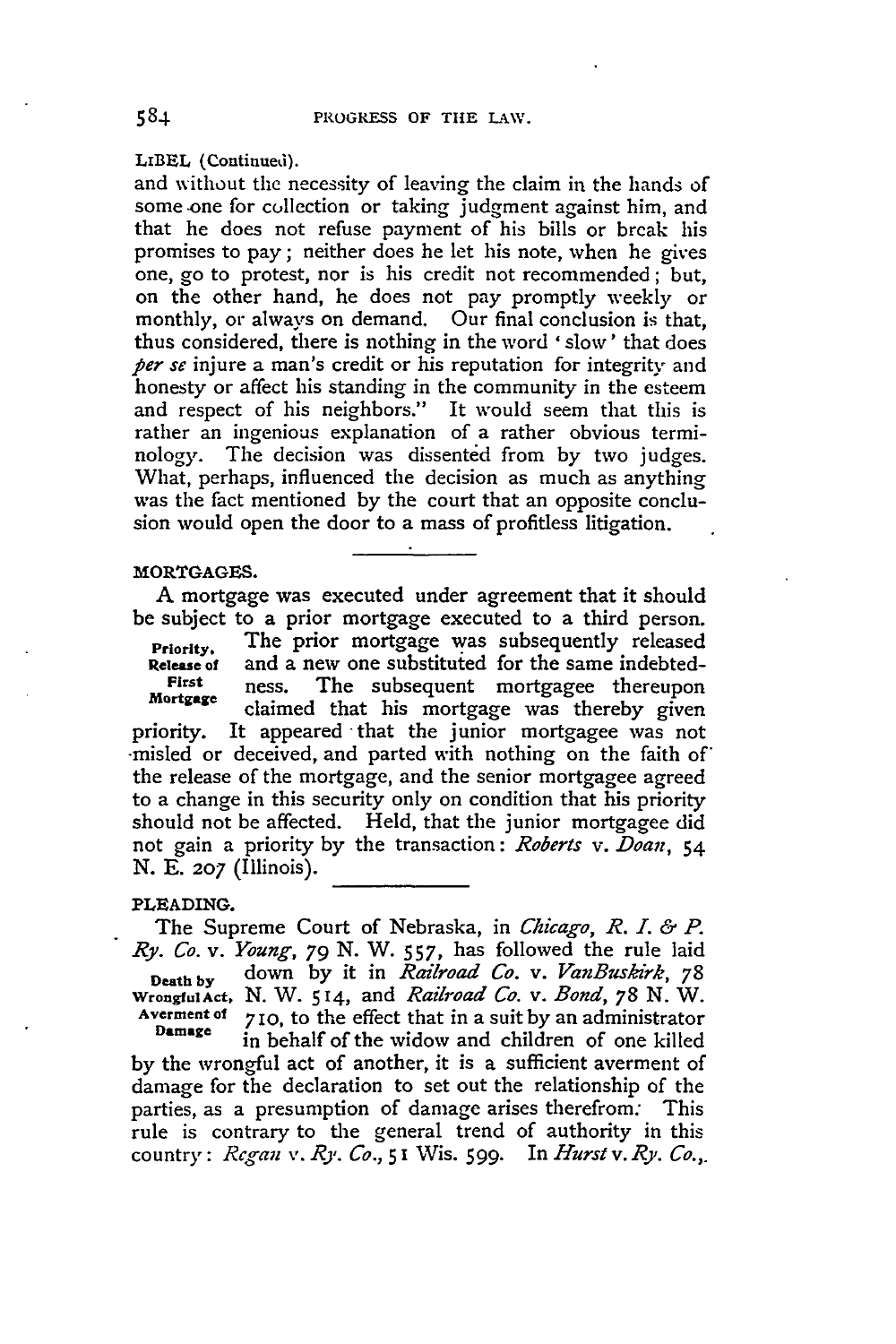# **PLEADING** (Continued).

84 Mich. **539,** it was held that an averment merely of the relationship of the parties did not even make out a case for nominal damages. The same rule is followed in England in construing Lord Campbell's act. See English cases cited in *Orgall* v. *Ry.,* 64 **N.** W. **450.**

These late decisions of the Nebraska court seem to be a complete reversal of the former rule of that court.which was in harmony with the authorities. See *Electric Co. v. Laughlin,* 45 Neb. **390;** *Orgall v. Ry. Co.,* 46 Neb. 4. But see *City of Friend v. Burlegl,* 53 Neb. 674, and *Ry. Co. v. Crow,* 54 Neb. 747. The court recognized the departure from the old rule and justified it on the ground that the later ruling works more substantial justice.

### PROPERTY.

The Supreme Court of Michigan gives its adherence to the line of cases which hold that an agreement that one owner is

**Party Wall,** to build a wall, which shall become a party wall, and one-half of the cost of which is to be paid by Running **with** the adjoining owner, when the latter uses it, runs

**the** Land with the land and passes to the purchaser or assignee when the contract evinces such intention: *Noble v. Kendall, 79* N. W. 81o. See to the same effect, *Kingv. Wight,* **155** Mass. 444; *Mott v. Oppenheimer, 135 N. Y. 312; Rock v. Ullman,* **Io4** Ill. **i i ;** *Ins. Co.* v. *Lee* (Minn.), *77* N. W. 794.

It is held that, where the provision of the agreement is that payment shall be made to the party building the wall, and there are no words indicating that the right to receive payment shall pass to his assigns, the contract is personal: *Sebald v.* Mulholland, *155 N.* **Y.** *455 ; Vight v. Wallace, 179* Pa. **5 20:** *Joy v. Bank, I* **15** Mass. 6o.

WILLS.

The Supreme Court of Wisconsin in *Re Donges' Estate*, 79 N. W. 78<sup> $\epsilon$ </sup>, has handed down a very elaborate opinion on the subject

**,Provision** for of a presumed intestacy by reason of the non-pro-After-horn **vision** in a will for after-born children. In that<br>Children case it appeared that the textor deviced his attack

case it appeared that the testator devised his estate to his  $x$ , if, directing that she should hold it until the youngest of his,. i:dren, if any are born, should attain twenty-one years of age. without directing that **it** should then go to such children o naking any disposition of it. The court found no difficu!" **:** in holding that in accordance with the general rule ¢,